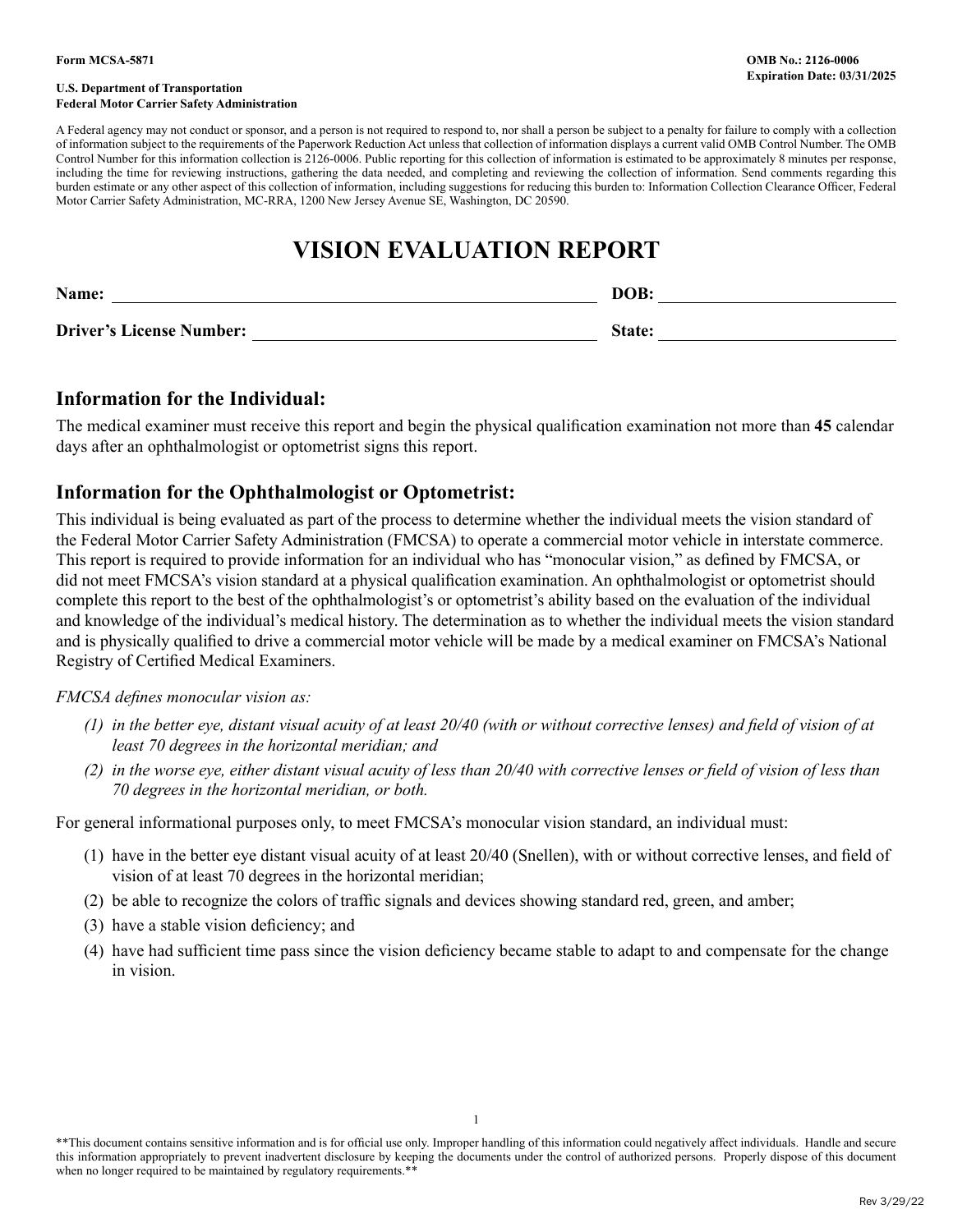**U.S. Department of Transportation Federal Motor Carrier Safety Administration** 

|    | PLEASE CHECK/FILL IN REQUESTED INFORMATION (PLEASE PRINT):                                                                                                                                                                                                                                                                                                                                                                                                        |  |  |  |
|----|-------------------------------------------------------------------------------------------------------------------------------------------------------------------------------------------------------------------------------------------------------------------------------------------------------------------------------------------------------------------------------------------------------------------------------------------------------------------|--|--|--|
|    | 1. I am: $\Box$ an ophthalmologist $\Box$ an optometrist                                                                                                                                                                                                                                                                                                                                                                                                          |  |  |  |
| 2. | Date of vision evaluation ( <i>MM/DD/YYYY)</i> :                                                                                                                                                                                                                                                                                                                                                                                                                  |  |  |  |
|    | 3. Distant visual acuity (select N/A if there is no vision in an eye):<br>Uncorrected: Right eye: $20/$ or N/A $\Box$ Left eye: $20/$ or N/A $\Box$<br>Right eye: $20/$ or N/A $\Box$ Left eye: $20/$ or N/A $\Box$<br>Corrected:<br>Type of correction: $\Box$ Glasses $\Box$ Contacts                                                                                                                                                                           |  |  |  |
|    | 4. Field of vision, including central and peripheral fields, utilizing a testing modality that tests to at least 120 degrees in<br>the horizontal. Formal perimetry is required. Attach a copy of the formal perimetry test for each eye and interpret<br>the results in degrees of field of vision.<br>Right eye: _____ degrees ("normal" or "full" are not acceptable)<br>Left eye: _____ degrees ("normal" or "full" are not acceptable)<br><b>ATTACH FILE</b> |  |  |  |
|    | 5. Is the individual able to recognize the standard red, green, and amber traffic control signal colors? $\Box$ Yes $\Box$ No                                                                                                                                                                                                                                                                                                                                     |  |  |  |
| 6. |                                                                                                                                                                                                                                                                                                                                                                                                                                                                   |  |  |  |
| 7. | Does the individual have monocular vision as it is defined by FMCSA? $\Box$ Yes $\Box$ No<br>If yes, cause of the monocular vision (describe):                                                                                                                                                                                                                                                                                                                    |  |  |  |
|    | 8. Date the monocular vision began (MM/DD/YYYY):                                                                                                                                                                                                                                                                                                                                                                                                                  |  |  |  |
|    | or $\mid N/A$                                                                                                                                                                                                                                                                                                                                                                                                                                                     |  |  |  |
|    | 10. Does the individual have any progressive eye condition or disease (e.g., macular edema, cataracts, glaucoma, or<br>retinopathy)?                                                                                                                                                                                                                                                                                                                              |  |  |  |
|    | $Yes \mid No$                                                                                                                                                                                                                                                                                                                                                                                                                                                     |  |  |  |
|    | If yes, provide the condition or disease, date of diagnosis, severity (mild, moderate, or severe), current treatment, and<br>whether the condition is stable:                                                                                                                                                                                                                                                                                                     |  |  |  |
|    | Condition or disease:<br>a.                                                                                                                                                                                                                                                                                                                                                                                                                                       |  |  |  |
|    |                                                                                                                                                                                                                                                                                                                                                                                                                                                                   |  |  |  |
|    |                                                                                                                                                                                                                                                                                                                                                                                                                                                                   |  |  |  |
|    |                                                                                                                                                                                                                                                                                                                                                                                                                                                                   |  |  |  |
|    |                                                                                                                                                                                                                                                                                                                                                                                                                                                                   |  |  |  |

\*\*This document contains sensitive information and is for official use only. Improper handling of this information could negatively affect individuals. Handle and secure this information appropriately to prevent inadvertent disclosure by keeping the documents under the control of authorized persons. Properly dispose of this document when no longer required to be maintained by regulatory requirements.\*\*